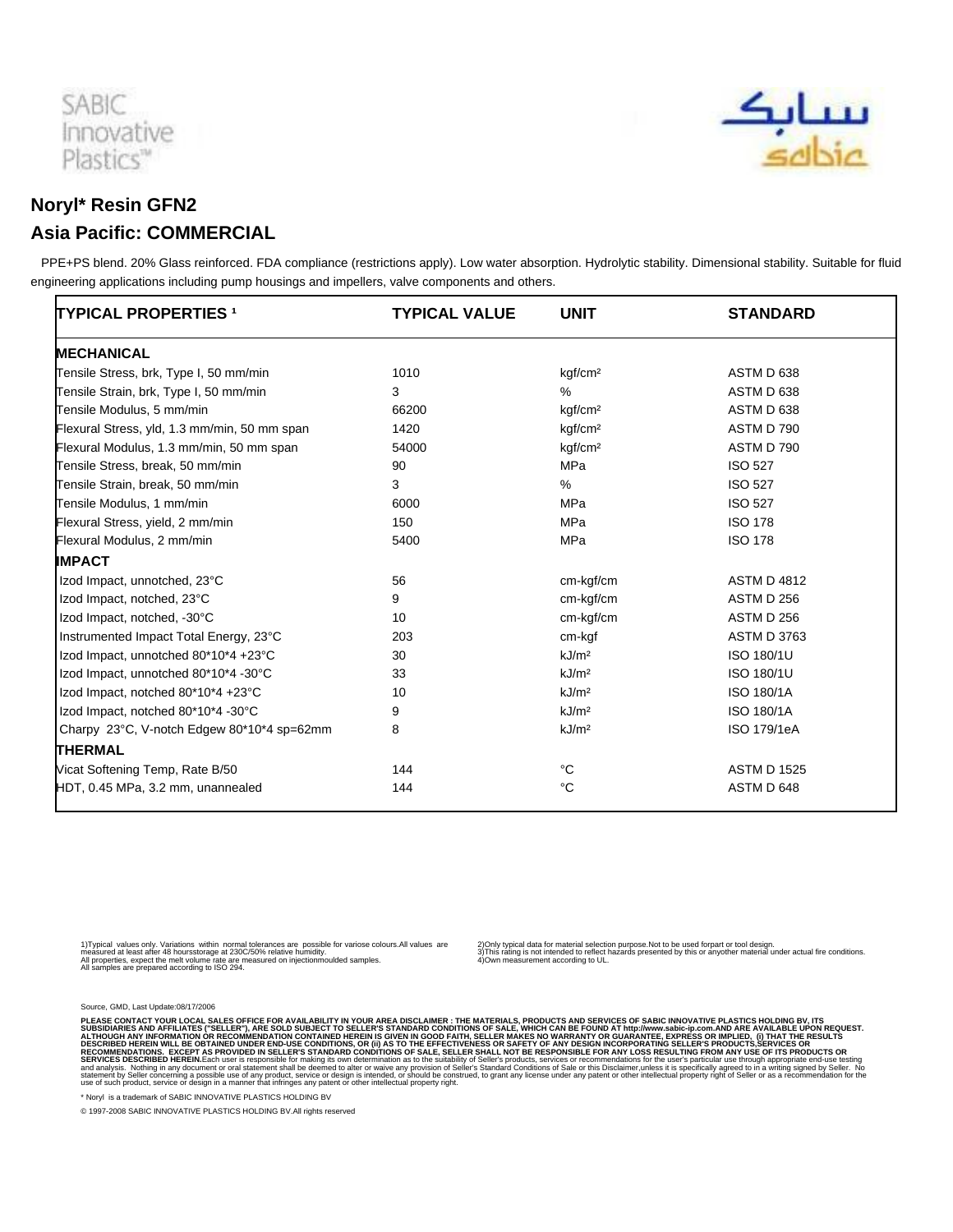

## **Noryl\* Resin GFN2 Asia Pacific: COMMERCIAL**

| <b>TYPICAL PROPERTIES 1</b>                   | <b>TYPICAL VALUE</b> | <b>UNIT</b>        | <b>STANDARD</b>     |
|-----------------------------------------------|----------------------|--------------------|---------------------|
| <b>THERMAL</b>                                |                      |                    |                     |
| HDT, 1.82 MPa, 3.2mm, unannealed              | 137                  | °C                 | ASTM D 648          |
| CTE, $-40^{\circ}$ C to $40^{\circ}$ C, flow  | 2.7E-05              | $1$ /°C            | <b>ASTM E 831</b>   |
| CTE, $-40^{\circ}$ C to $40^{\circ}$ C, xflow | $8.2E - 05$          | $1$ <sup>o</sup> C | <b>ASTM E 831</b>   |
| CTE, $-40^{\circ}$ C to $40^{\circ}$ C, flow  | $3.4E - 05$          | $1$ <sup>o</sup> C | ISO 11359-2         |
| CTE, $-40^{\circ}$ C to $40^{\circ}$ C, xflow | 7.5E-05              | $1$ <sup>o</sup> C | ISO 11359-2         |
| Vicat Softening Temp, Rate B/50               | 143                  | °C                 | <b>ISO 306</b>      |
| Vicat Softening Temp, Rate B/120              | 147                  | °C                 | ISO 306             |
| HDT/Af, 1.8 MPa Flatw 80*10*4 sp=64mm         | 135                  | °C                 | ISO 75/Af           |
| <b>PHYSICAL</b>                               |                      |                    |                     |
| <b>Specific Gravity</b>                       | 1.23                 |                    | ASTM D 792          |
| Water Absorption, 24 hours                    | 0.06                 | $\%$               | <b>ASTM D 570</b>   |
| Mold Shrinkage, flow, 3.2 mm                  | $0.45 - 0.55$        | $\%$               | <b>SABIC Method</b> |
| Melt Flow Rate, 280°C/5.0 kgf                 | 2.7                  | $g/10$ min         | <b>ASTM D 1238</b>  |
| Water Absorption, 23°C/24hrs                  | 0.12                 | %                  | ISO 62-1            |
| Moisture Absorption (23°C / 50% RH)           | 0.04                 | %                  | <b>ISO 62</b>       |
| Melt Volume Rate, MVR at 280°C/5.0 kg         | 2                    | $cm3/10$ min       | <b>ISO 1133</b>     |

1) Typical values only. Variations within normal tolerances are possible for variose colours.All values are<br>measured at least after 48 hours storage at 230C/50% relative humidity.<br>All samples are prepared according to ISO

2) Only typical data for material selection purpose.Not to be used for part or tool design.<br>3) This rating is not intended to reflect hazards presented by this or any other material under actual fire conditions.<br>4) Own me

Source, GMD, Last Update:08/17/2006

PLEASE CONTACT YOUR LOCAL SALES OFFICE FOR AVAILABILITY IN YOUR AREA DISCLAIMER : THE MATERIALS, PRODUCTS AND SEVIDES OF SAGIC INNOVATIVE PLASS TO SUPPOSE THE SUPPOSE THE MATERIALS. PRODUCTS AND SERVICES OF SALES WILL ARE

\* Noryl is a trademark of SABIC Innovative Plastics IP BV

© 1997-2008 SABIC Innovative Plastics IP BV.All rights reserved